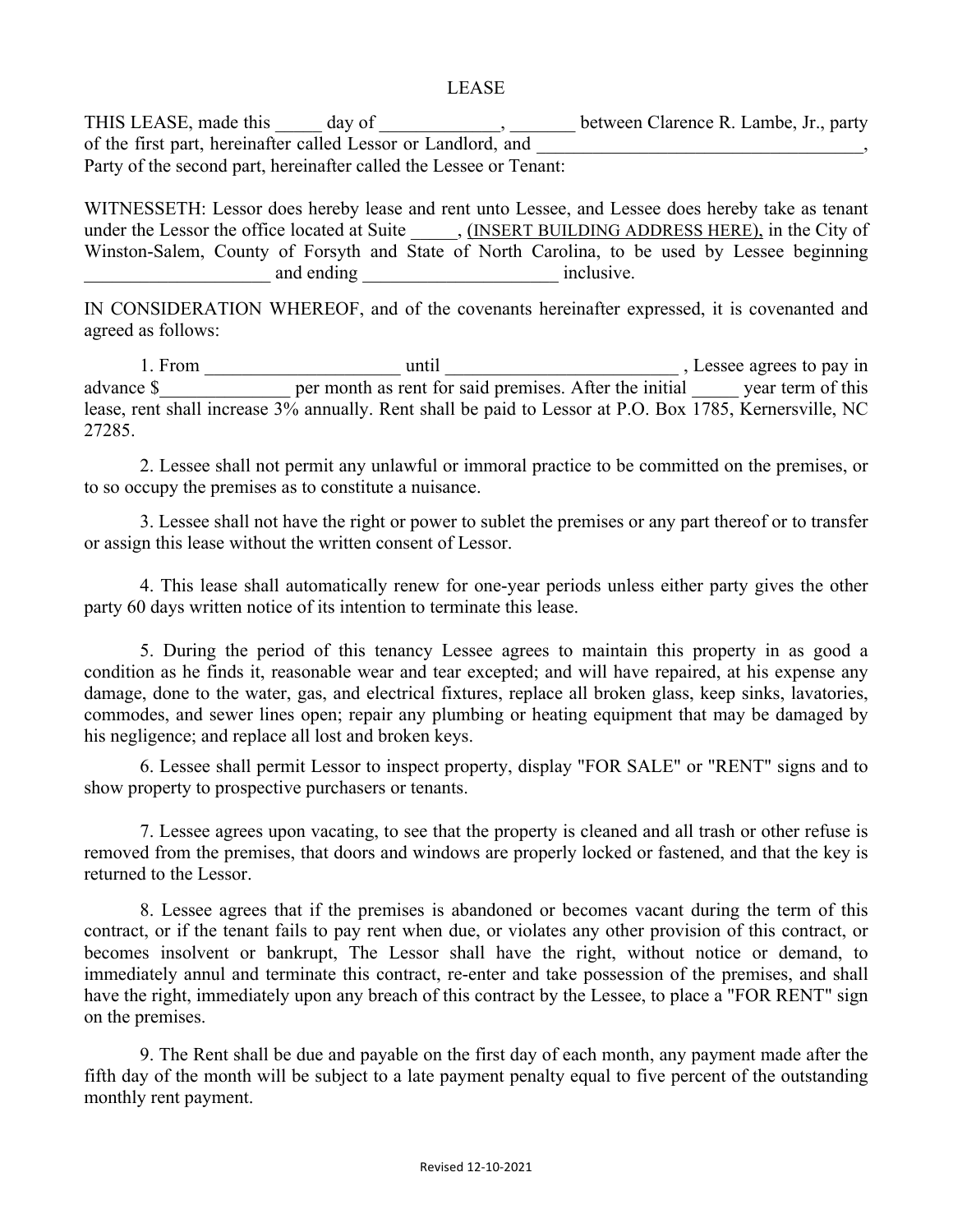10. No signage shall be permitted without the written approval of the lessor.

11. The Parties agree that time is and shall be considered of the essence of this contract and also of any tenancy from period to period which might arise at the expiration of the term.

12, The Lessor shall provide reasonable electrical, heating and cooling, water & sewer, and janitorial services to the premises at lessor's expense. Lessor shall also provide a wireless Internet network connection for lessee's use.

13. Lessee shall maintain its own liability and property damage insurance in an amount sufficient to cover any reasonably anticipated losses. Lessee shall not be obligated to pay any property taxes or hazard insurance other than coverage for the leased premises.

14. Lessee agrees to abide by the existing Rules and Regulations attached as Exhibit "A" or as they may be reasonably modified.

15. Lessor shall require a security deposit of \$\_\_\_\_\_\_\_\_\_\_\_\_, which may, in the discretion of either the Lessor or the agent, be deposited in an interest-bearing account with a bank or savings institution. Any interest earned upon the security deposit, whether the security deposit is deposited in a trust account or held otherwise, shall accrue for the benefit of, and shall be paid to the Lessor or as the Lessor directs, such interest, if any may be withdrawn by the Lessor or agent from such account as it accrues as often as is permitted by the terms of the account. Lessor shall refund the Lessee the amount of the deposit LESS any amount need to pay the cost of: unpaid rent, damage to the Premises in excess of normal wear and tear, charges for late payments or returned checks, cleaning the Premises if not properly done by Lessee, re-renting the Premises after a breach by Lessee, any damages and/or court costs incurred by Lessor as a result of a breach of this Lease Agreement by Lessee.

16. IN WITNESS WHEREOF, the parties hereto have hereunto set their signatures and seals, the day and year first above written.

 $\mathcal{L}_\text{max}$  , where  $\mathcal{L}_\text{max}$  and  $\mathcal{L}_\text{max}$  and  $\mathcal{L}_\text{max}$ 

 $\mathcal{L}_\text{max}$  , where  $\mathcal{L}_\text{max}$  and  $\mathcal{L}_\text{max}$  and  $\mathcal{L}_\text{max}$ 

LESSEE:

LESSOR:

Clarence R. Lambe, Jr.